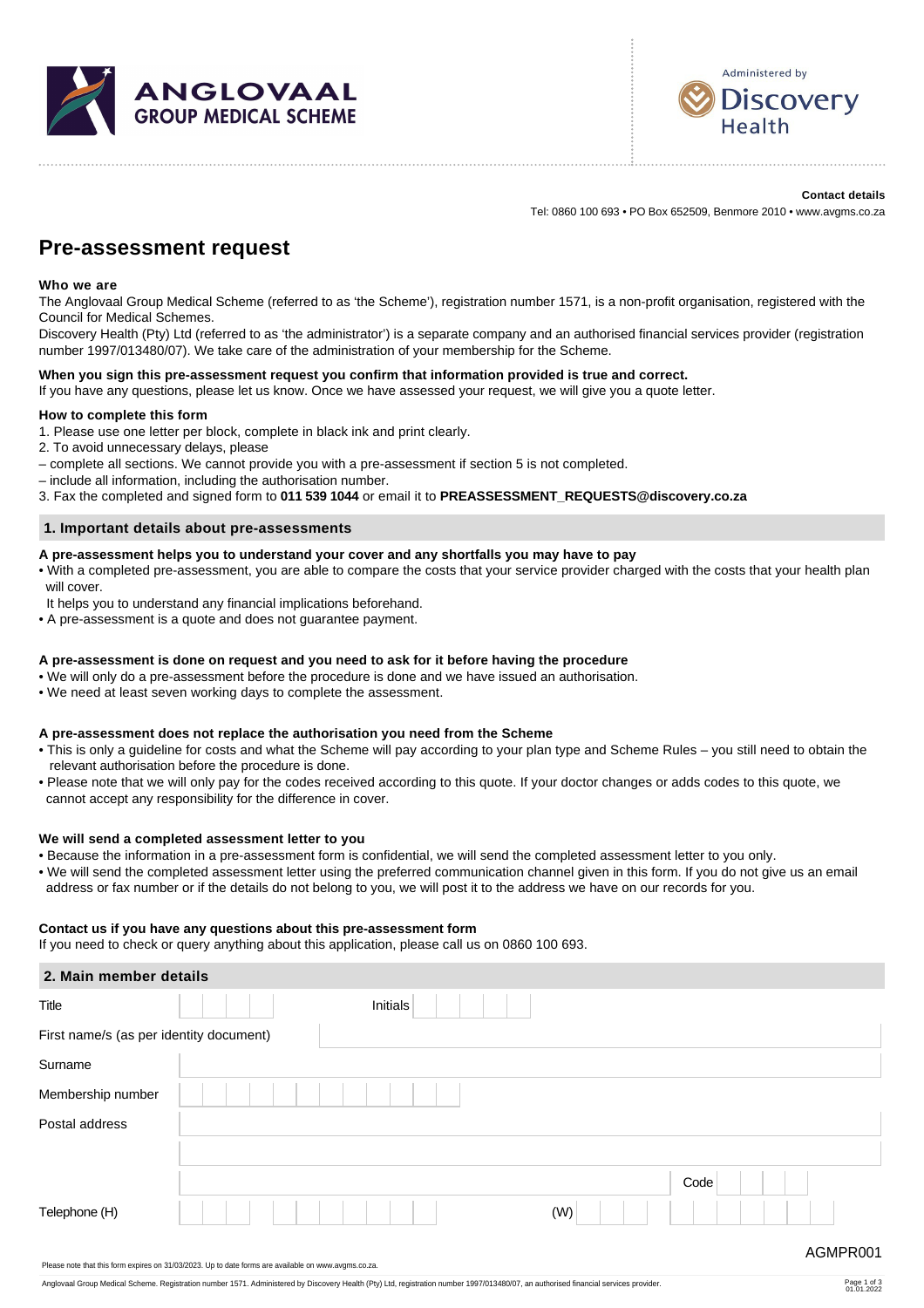| E-mail address                                                                                                                                                                                                                                                                                                                                                                                                                                                                       |  |  |  |  |  |  |  |  |  |  |  |  |
|--------------------------------------------------------------------------------------------------------------------------------------------------------------------------------------------------------------------------------------------------------------------------------------------------------------------------------------------------------------------------------------------------------------------------------------------------------------------------------------|--|--|--|--|--|--|--|--|--|--|--|--|
| 3. Patient details                                                                                                                                                                                                                                                                                                                                                                                                                                                                   |  |  |  |  |  |  |  |  |  |  |  |  |
| Initials<br>Title                                                                                                                                                                                                                                                                                                                                                                                                                                                                    |  |  |  |  |  |  |  |  |  |  |  |  |
| First name/s (as per identity document)                                                                                                                                                                                                                                                                                                                                                                                                                                              |  |  |  |  |  |  |  |  |  |  |  |  |
| Surname                                                                                                                                                                                                                                                                                                                                                                                                                                                                              |  |  |  |  |  |  |  |  |  |  |  |  |
| Membership number                                                                                                                                                                                                                                                                                                                                                                                                                                                                    |  |  |  |  |  |  |  |  |  |  |  |  |
| How would you prefer to receive this letter?<br>Email<br>Fax<br>Post                                                                                                                                                                                                                                                                                                                                                                                                                 |  |  |  |  |  |  |  |  |  |  |  |  |
| Relationship to main member                                                                                                                                                                                                                                                                                                                                                                                                                                                          |  |  |  |  |  |  |  |  |  |  |  |  |
| Will the procedure be done in- or out-of-hospital?<br>In<br>Out                                                                                                                                                                                                                                                                                                                                                                                                                      |  |  |  |  |  |  |  |  |  |  |  |  |
| Was a benefit confirmation number requested for the procedure from Anglovaal Group Medical Scheme?<br>No<br>Yes                                                                                                                                                                                                                                                                                                                                                                      |  |  |  |  |  |  |  |  |  |  |  |  |
| If yes, please provide benefit reference number                                                                                                                                                                                                                                                                                                                                                                                                                                      |  |  |  |  |  |  |  |  |  |  |  |  |
| 4. Doctor or healthcare professional's details                                                                                                                                                                                                                                                                                                                                                                                                                                       |  |  |  |  |  |  |  |  |  |  |  |  |
| Name                                                                                                                                                                                                                                                                                                                                                                                                                                                                                 |  |  |  |  |  |  |  |  |  |  |  |  |
| Billing practice number<br>Treating practice number                                                                                                                                                                                                                                                                                                                                                                                                                                  |  |  |  |  |  |  |  |  |  |  |  |  |
| M<br>1M<br>Date of treatment<br>Contact number                                                                                                                                                                                                                                                                                                                                                                                                                                       |  |  |  |  |  |  |  |  |  |  |  |  |
| Have you been referred for this treatment/procedure by another doctor?<br>Yes<br>No                                                                                                                                                                                                                                                                                                                                                                                                  |  |  |  |  |  |  |  |  |  |  |  |  |
| If "Yes" please provide referring practice number                                                                                                                                                                                                                                                                                                                                                                                                                                    |  |  |  |  |  |  |  |  |  |  |  |  |
| 5. Details about the procedure                                                                                                                                                                                                                                                                                                                                                                                                                                                       |  |  |  |  |  |  |  |  |  |  |  |  |
| M<br>ID<br>IМ<br>When will procedure be done?                                                                                                                                                                                                                                                                                                                                                                                                                                        |  |  |  |  |  |  |  |  |  |  |  |  |
| Where will the procedure be done?<br>In hospital or day clinic<br>Other facility instead of in hospital                                                                                                                                                                                                                                                                                                                                                                              |  |  |  |  |  |  |  |  |  |  |  |  |
| Please give authorisation number for this procedure                                                                                                                                                                                                                                                                                                                                                                                                                                  |  |  |  |  |  |  |  |  |  |  |  |  |
| <b>Procedure information</b><br>Please provide a separate rand value for each procedure code. We cannot work with estimated or combined amounts.                                                                                                                                                                                                                                                                                                                                     |  |  |  |  |  |  |  |  |  |  |  |  |
| Codes from your healthcare professional<br>We need the codes to make sure we all refer to the same procedures and products. Please provide the ICD-10 diagnosis code and all the<br>procedure and product codes.<br>(An ICD-10 code describes your diagnosis and contains numbers and letters, for example Tonsillitis could be coded as J35.0. An ICD-10 code<br>may be 3, 4 or 5 characters in length. Procedure codes are 4-5 digits long and product codes are 6-9 digits long). |  |  |  |  |  |  |  |  |  |  |  |  |
|                                                                                                                                                                                                                                                                                                                                                                                                                                                                                      |  |  |  |  |  |  |  |  |  |  |  |  |
| ICD-10 diagnosis code:                                                                                                                                                                                                                                                                                                                                                                                                                                                               |  |  |  |  |  |  |  |  |  |  |  |  |
| <b>Practice number</b><br><b>Practice number</b><br><b>Procedure code</b><br><b>Rand value</b><br>Procedure code<br><b>Rand value</b>                                                                                                                                                                                                                                                                                                                                                |  |  |  |  |  |  |  |  |  |  |  |  |
|                                                                                                                                                                                                                                                                                                                                                                                                                                                                                      |  |  |  |  |  |  |  |  |  |  |  |  |
|                                                                                                                                                                                                                                                                                                                                                                                                                                                                                      |  |  |  |  |  |  |  |  |  |  |  |  |
|                                                                                                                                                                                                                                                                                                                                                                                                                                                                                      |  |  |  |  |  |  |  |  |  |  |  |  |
|                                                                                                                                                                                                                                                                                                                                                                                                                                                                                      |  |  |  |  |  |  |  |  |  |  |  |  |
|                                                                                                                                                                                                                                                                                                                                                                                                                                                                                      |  |  |  |  |  |  |  |  |  |  |  |  |
|                                                                                                                                                                                                                                                                                                                                                                                                                                                                                      |  |  |  |  |  |  |  |  |  |  |  |  |
|                                                                                                                                                                                                                                                                                                                                                                                                                                                                                      |  |  |  |  |  |  |  |  |  |  |  |  |
|                                                                                                                                                                                                                                                                                                                                                                                                                                                                                      |  |  |  |  |  |  |  |  |  |  |  |  |
|                                                                                                                                                                                                                                                                                                                                                                                                                                                                                      |  |  |  |  |  |  |  |  |  |  |  |  |